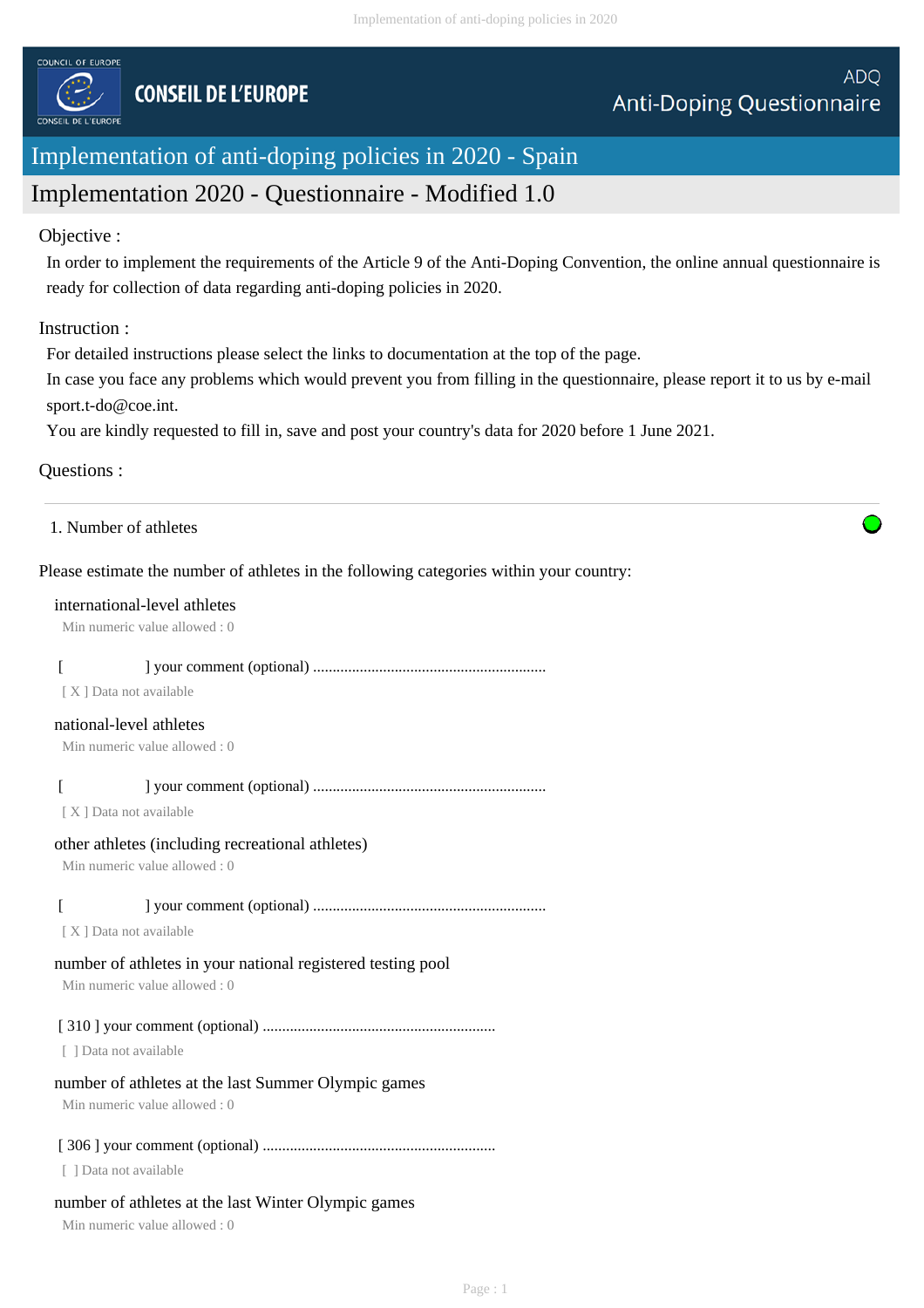| [ ] Data not available                                                                                                                     |
|--------------------------------------------------------------------------------------------------------------------------------------------|
| number of athletes at the last Summer Paralympic games                                                                                     |
| Min numeric value allowed: 0                                                                                                               |
|                                                                                                                                            |
| [ ] Data not available                                                                                                                     |
| number of athletes at the last Winter Paralympic games<br>Min numeric value allowed: 0                                                     |
|                                                                                                                                            |
| [ ] Data not available                                                                                                                     |
| 2. Doping definition                                                                                                                       |
| What is the definition of "doping in sport" used in your country?                                                                          |
|                                                                                                                                            |
|                                                                                                                                            |
|                                                                                                                                            |
|                                                                                                                                            |
| 3. Doping list                                                                                                                             |
| Which list of banned pharmacological classes of doping agents and doping methods (i.e. Prohibited List) is implemented in<br>your country? |
| [X] Prohibited List, as adopted by the Executive Committee of WADA. Your comment (optional)                                                |
| [ ] List of banned pharmacological classes of doping agents and doping methods, as adopted by the Monitoring Group (T-DO). Your            |
|                                                                                                                                            |
| [X] Prohibited List, as adopted by the Conference of Parties of the International Convention against Doping in Sport (UNESCO).             |
|                                                                                                                                            |
| 4. Additional doping lists                                                                                                                 |
| For the purposes of restricting availability of doping substances, are there other lists than those defined in the question 3?             |
|                                                                                                                                            |
|                                                                                                                                            |
| 5. Anti-doping laws                                                                                                                        |
| Are there any anti-doping laws in your country?                                                                                            |
|                                                                                                                                            |
| [X] Other public law rules, please specify: Penal Code. Art. 362 quinquies.                                                                |
|                                                                                                                                            |

[ ] No. Your comment (optional) ............................................................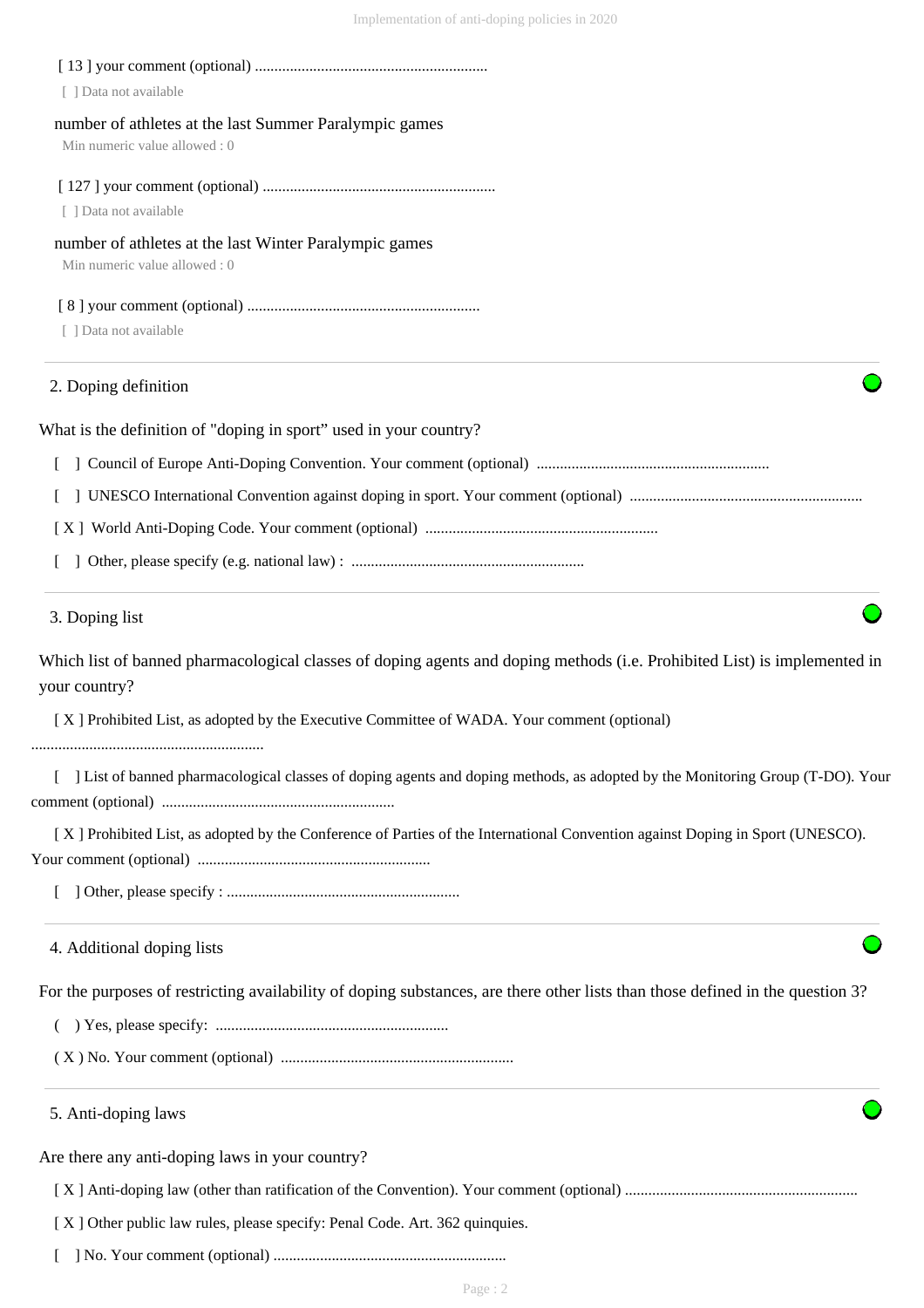#### Attachments

- Ley Orgánica 3/2013, de 20 de junio, de protección de la salud del deportista y lucha contra el dopaje en la actividad deportiva : http://www.boe.es/eli/es/lo/2013/06/20/3/con
- Real Decreto-ley 3/2017, de 17 de febrero, por el que se modifica la Ley Orgánica 3/2013, de 20 de junio, de protección de la salud del deportista y lucha contra el dopaje en la actividad deportiva, y se adapta a las modificaciones introducidas por el Código Mundial Antidopaje de 2015 : http://www.boe.es/eli/es/rdl/2017/02/17/3
- Ley Orgánica 10/1995, de 23 de noviembre, del Código Penal. (Consolidated Penal Code) : http://www.boe.es/eli/es/lo/1995/11/23/10/con

6. National Anti-Doping Organisation (NADO)

What is the legal status of your national anti-doping organisation? Please upload the statutes, if possible

- ( X ) Public authority. Your comment (optional) ............................................................
- ( ) Non-governmental organisation. Your comment (optional) ............................................................
- ( ) Private company. Your comment (optional) ............................................................
- ( ) National Olympic Committee acting as a NADO. Your comment (optional) ............................................................
- ( ) Other, please specify : ............................................................

#### Attachments

Real Decreto 461/2015, de 5 de junio, por el que se aprueba el Estatuto de la Agencia Española de Protección de la Salud en el Deporte. : http://www.boe.es/eli/es/rd/2015/06/05/461

## 7. NADO activities

Which of the activities below are conducted by your national anti-doping organisation? Please upload the organisational chart, if possible

|                                                | Yes. Your comment<br>(optional) | No, please specify which<br>organisation is in charge |  |  |
|------------------------------------------------|---------------------------------|-------------------------------------------------------|--|--|
| Co-ordination of action by public authorities  | (X)                             |                                                       |  |  |
| Co-ordination of the fight against trafficking | (X)                             |                                                       |  |  |
| Testing (doping control)                       | (X)                             |                                                       |  |  |
| Results management                             | (X)                             |                                                       |  |  |
| Disciplinary procedures                        | (X)                             |                                                       |  |  |
| Education and/or information                   | (X)                             |                                                       |  |  |
| Research                                       | (X)                             |                                                       |  |  |

Attachments

Organisational chart : http://aepsad.culturaydeporte.gob.es/agencia/estructura-de-los-departamentos.html

#### 8. Funding of anti-doping programme

What was the annual budget of the NADO for the 2020 calendar year?

Min numeric value allowed : 0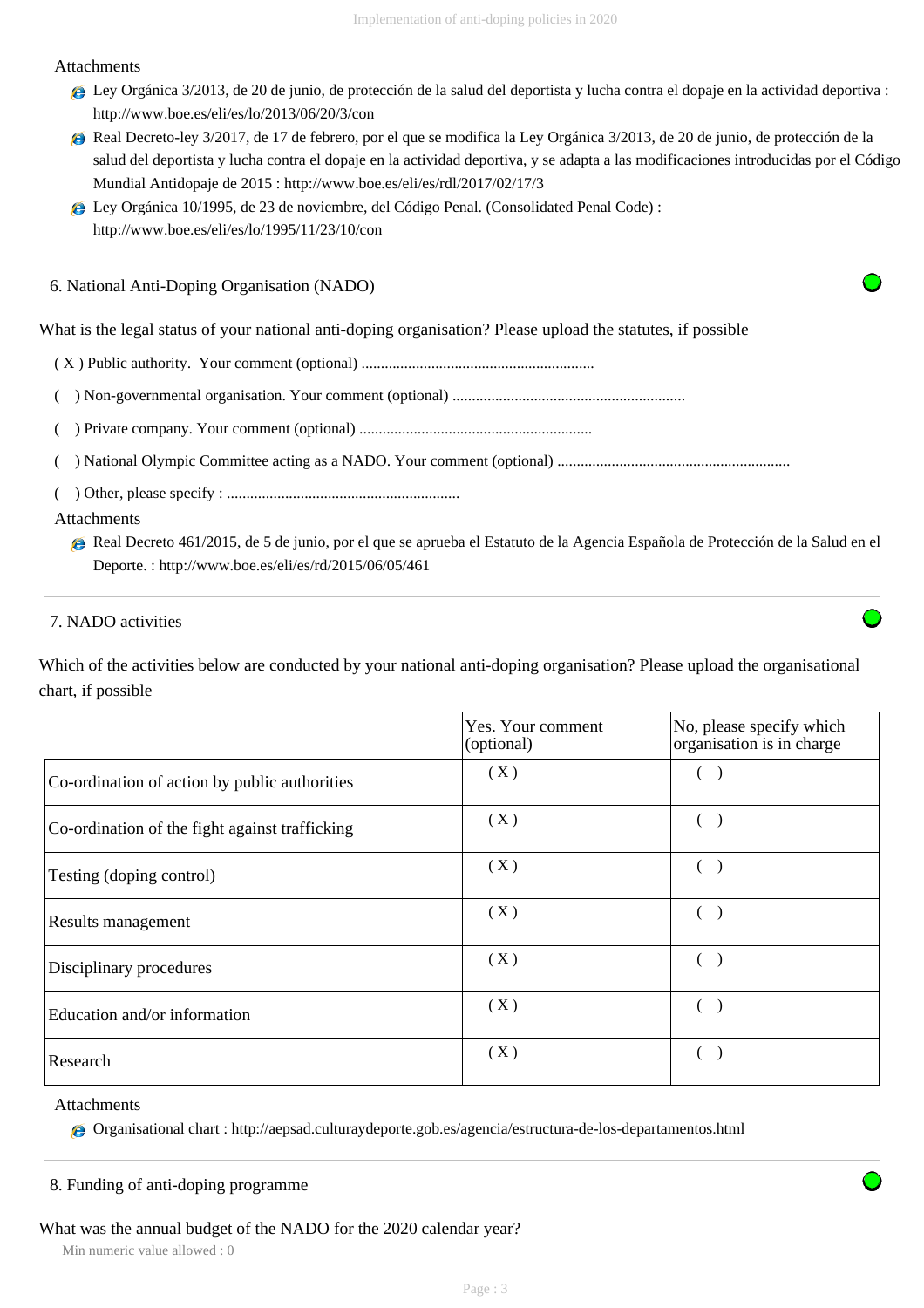## [ 9400000 ] amountEuros (€)Currency

[ ] Data not available

| 9. Funding sources                                                                                                                                        |
|-----------------------------------------------------------------------------------------------------------------------------------------------------------|
| How is the NADO funded? Please select all that apply and indicate an estimate in percentages:                                                             |
| [X] Government96.45%                                                                                                                                      |
| L                                                                                                                                                         |
|                                                                                                                                                           |
|                                                                                                                                                           |
| [X] Fee for service 3.42%                                                                                                                                 |
|                                                                                                                                                           |
| $[X]$ Other 0.13%                                                                                                                                         |
| 10. Distribution of funding                                                                                                                               |
| What percentage of NADO's annual budget is put towards the following core programs?                                                                       |
| [14.77] Testing (including equipment, transportation, sample collection personnel fees)                                                                   |
| [29.08] Sample analysis                                                                                                                                   |
| [0.36] Investigations                                                                                                                                     |
| [3.89] Education                                                                                                                                          |
| [0] Research                                                                                                                                              |
| [0] Results Management/Legal                                                                                                                              |
| [27.65] Therapeutic Use Exemptions (TUEs)                                                                                                                 |
| [ ] Data not available                                                                                                                                    |
| 11. Other funding for the anti-doping programme                                                                                                           |
| Are other institutions funding any parts of the national anti-doping programme (e.g. laboratories, research, WADA<br>contribution, Unesco Voluntary Fund) |
|                                                                                                                                                           |
| $(X)$ No                                                                                                                                                  |
| 12. Sport budget                                                                                                                                          |
| What amount has been allocated to sport from the State budget through the national ministry responsible for sport for the year<br>2020?                   |

[ ] amount ............................................................ currency / other information

[ X ] Data not available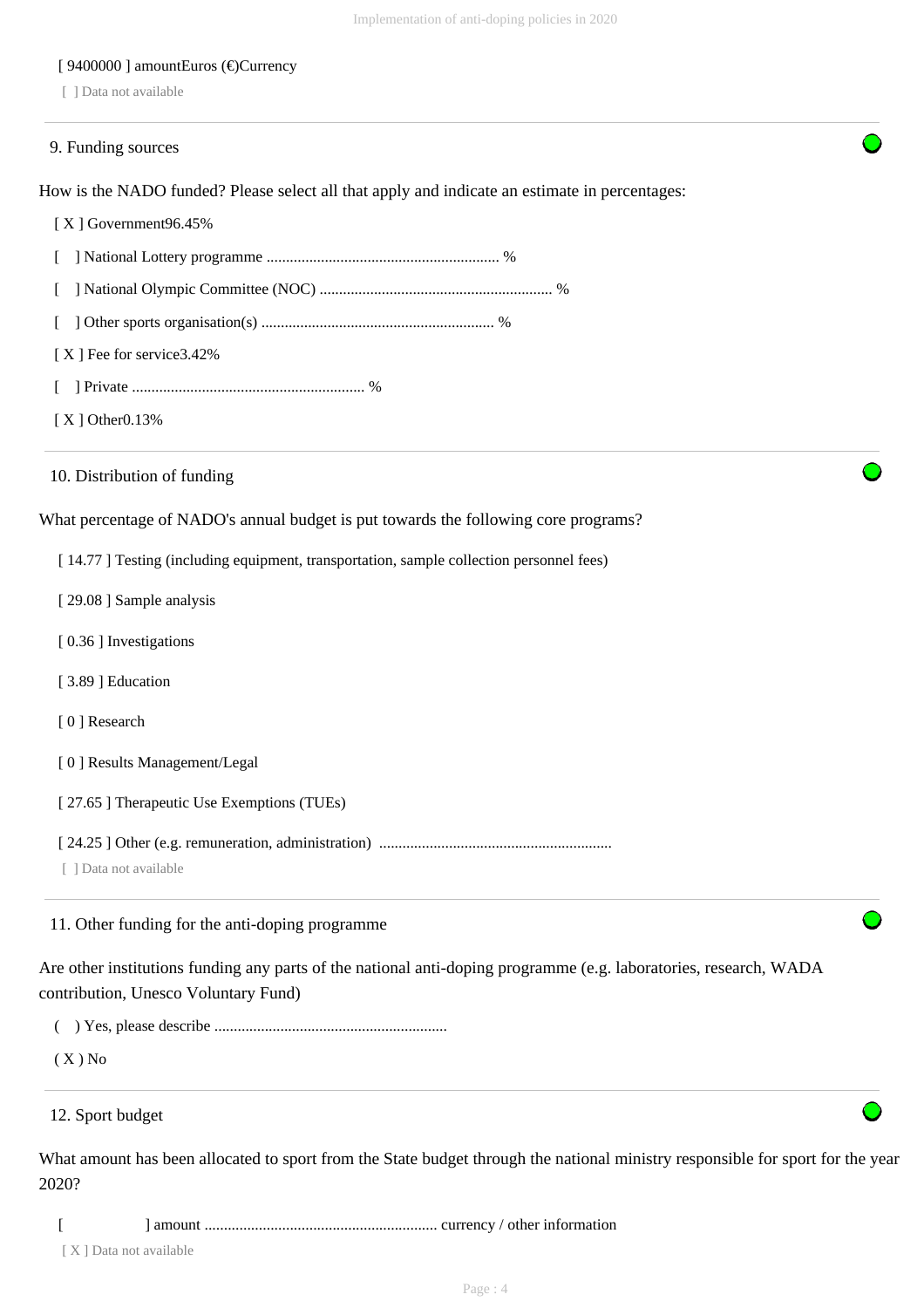# Is public funding withheld from organisations that do not comply with anti-doping regulations and related legal instruments? ( X ) Yes, all funding is withheld; your comment (optional) ............................................................ ( ) A limited amount of funding is withheld; your comment (optional) ............................................................ ( ) No financial implications; your comment (optional) ............................................................ ( ) Information not available; your comment (optional) ............................................................ Is sport-related financial assistance provided by public authorities withheld from banned athletes or athlete support personnel during the period of their suspension? ( X ) Yes, all funding is withheld; your comment (optional) ............................................................ ( ) A limited amount of funding is withheld; your comment (optional) ............................................................ ( ) No; your comment (optional) ............................................................ ( ) Not applicable (no sport-related financial assistance is provided by public authorities to athletes or support personnel); your comment (optional) ............................................................ ( ) Information not available; your comment (optional) ............................................................ Does your country have a national testing programme?  $(X)$  Yes ( ) No, please explain ............................................................ What elements of the testing program are implemented by the NADO? [ X ] Risk assessment and test distribution planning (TDP) [ X ] Registered testing pool [ X ] Random selection of athletes [ X ] Targeted selection of athletes [ X ] In-competition testing [X] Out-of-competition testing [X ] No-advance notice testing [X ] Blood testing [ X ] Athlete biological passport (ABP) modules [ X ] Other elements, please specifyPerformance follow up for target testing. [ ] If some elements are implemented by another body, please specify which body ............................................................ 13. Limiting public funding to organisations 14. Limitation of public funding of persons 15. Testing programme 16. Elements of the testing programme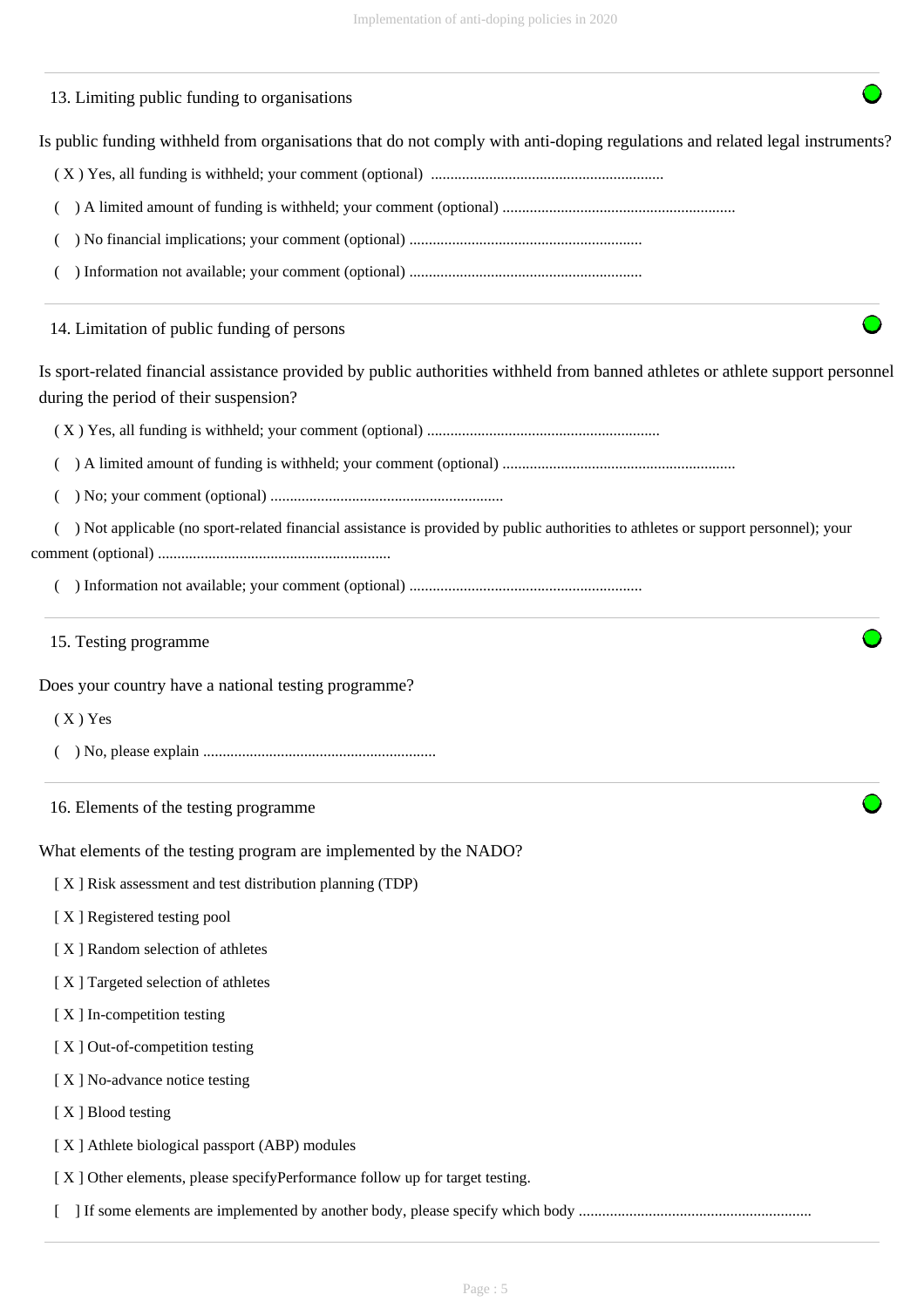#### 17. Quality certificate

Is your NADO or part of its procedures certified according to a quality standard (such as ISO or any other quality assurance system)?

 ( X ) Yes, please specify which standard, its scope and validityISO 9001:2015 Doping Control Department - Validity: annually renewed

( ) In progress, please specify ............................................................

( ) No. Your comment (optional) ............................................................

18. NADO staff, committee members and other anti-doping specialists

Please outline below how many NADO staff, committees' members and other anti-doping specialists are involved in the coordination and management of your anti-doping programs (except sample collection personnel)

Min numeric value allowed : 0

[81] staff full time

[ 0 ] staff part time

[ 15 ] committees' members (including, but not limited to, members of the disciplinary panels, NADO Board, TUE, education, whereabouts, scientific, athletes, appeals, ethics and/or other committees)

[ 0 ] other specialists, please describe ............................................................

[ 1 Data not available

#### 19. Sample collection personnel

Do you have sample collection personnel (SCP) ?

( X ) Yes, within the NADO

( ) Yes, through a service provider (Delegated third party)Also through a service provider: PWC

( ) No, please explain ............................................................

#### 20. Number of DCOs and BCOs

How many doping control officers (DCOs), blood control officers (BCOs) and chaperones are in your sample collection personnel programme?

Min numeric value allowed : 0

[ 75 ] DCOs; your comment (optional) ............................................................

[ 45 ] BCOs; your comment (optional) ............................................................

[ 0 ] Chaperones; your comment (optional) ............................................................

[ ] Data not available

#### 21. Laboratory

Is there a doping control laboratory in your country?

[ X ] Yes, accredited or approved by WADA in accordance with the International Standard for Laboratories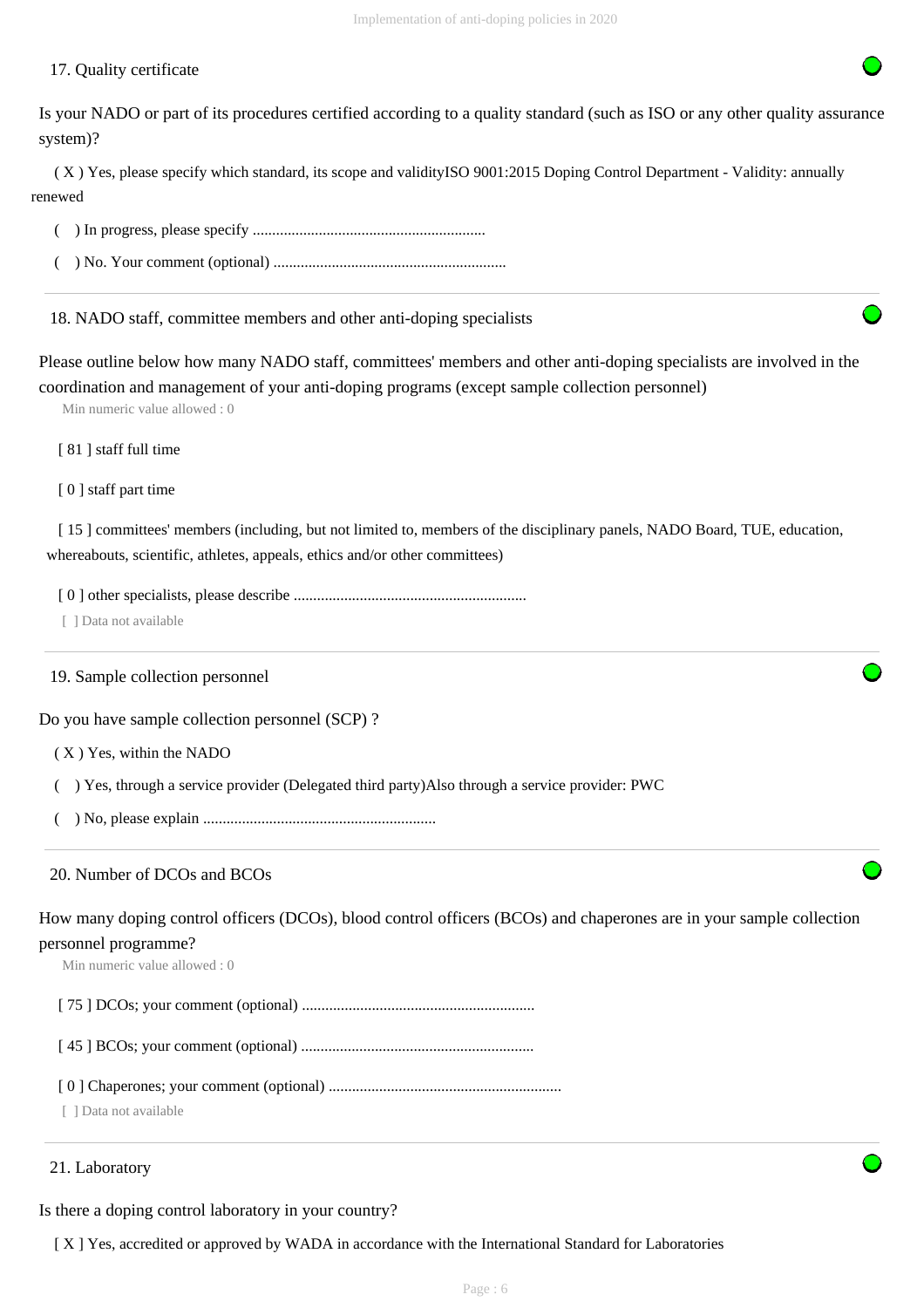$\bigcap$ 

[ ] No, but a preparatory process is in progress to apply for accreditation or approval by WADA

 $\lceil$   $\rceil$  No

#### 22. Use of WADA laboratories

Which WADA-accredited or approved laboratories are used for analysis of samples collected by your NADO as a Testing authority within your national testing program in the year 2020? Please list all that applies, including the laboratory in your own country (if you use it) and indicate the percentage of samples analysed in each laboratory. Enter "0", if you don't use this laboratory

|                                   | % of NADO samples (estimate) |
|-----------------------------------|------------------------------|
| ANKARA, TURKEY                    | $\boldsymbol{0}$             |
| <b>ATHENS, GREECE</b>             | $\boldsymbol{0}$             |
| <b>BANGKOK, THAILAND</b>          | $\boldsymbol{0}$             |
| <b>BARCELONA, SPAIN</b>           | $\boldsymbol{0}$             |
| <b>BEIJING, CHINA</b>             | $\boldsymbol{0}$             |
| <b>BLOEMFONTEIN, SOUTH AFRICA</b> | $\boldsymbol{0}$             |
| <b>BUCHAREST, ROMANIA</b>         | $\boldsymbol{0}$             |
| COLOGNE, GERMANY                  | $\boldsymbol{0}$             |
| DOHA, QATAR                       | $\boldsymbol{0}$             |
| GHENT, BELGIUM                    | $\boldsymbol{0}$             |
| HAVANA, CUBA                      | $\boldsymbol{0}$             |
| <b>HELSINKI, FINLAND</b>          | $\boldsymbol{0}$             |
| <b>KREISCHA, GERMANY</b>          | $\boldsymbol{0}$             |
| LAUSANNE, SWITZERLAND             | $\boldsymbol{0}$             |
| LONDON, UNITED KINGDOM            | $\boldsymbol{0}$             |
| LOS ANGELES, USA                  | $\boldsymbol{0}$             |
| MADRID, SPAIN                     | 100%                         |
| MONTREAL, CANADA                  | $\boldsymbol{0}$             |
| NEW DELHI, INDIA                  | $\boldsymbol{0}$             |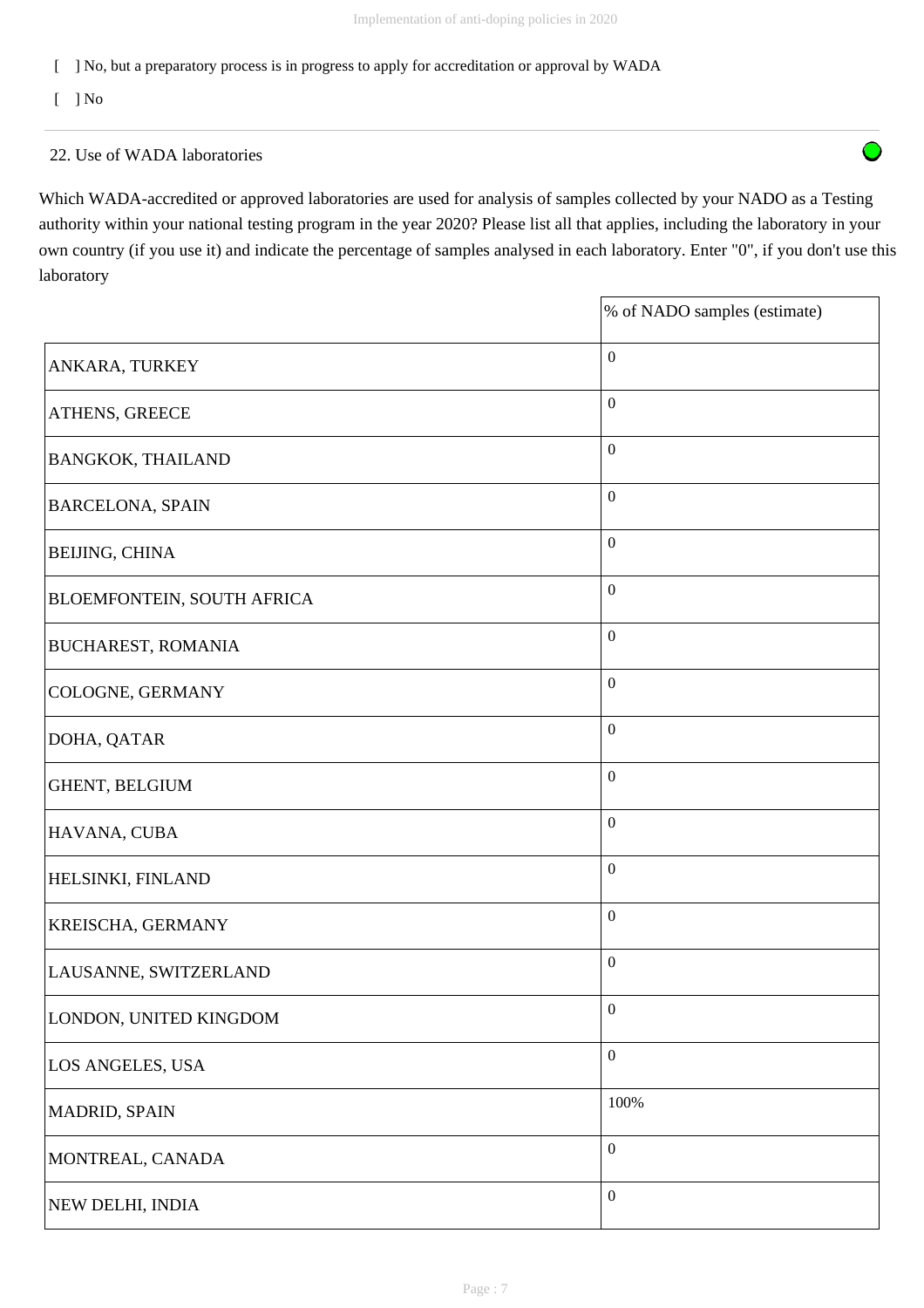| <b>OSLO, NORWAY</b>    | $\overline{0}$   |
|------------------------|------------------|
| PARIS, FRANCE          | $\overline{0}$   |
| RIO DE JANEIRO, BRAZIL | $\theta$         |
| ROMA, ITALY            | $\overline{0}$   |
| SALT LAKE CITY, USA    | $\overline{0}$   |
| SEIBERSDORF, AUSTRIA   | $\overline{0}$   |
| SEOUL, SOUTH KOREA     | $\boldsymbol{0}$ |
| STOCKHOLM, SWEDEN      | $\overline{0}$   |
| SYDNEY, AUSTRALIA      | $\overline{0}$   |
| TOKYO, JAPAN           | $\overline{0}$   |
| WARSAW, POLAND         | $\theta$         |

[ ] Data not available

#### 23. Testing statistics

How many samples were collected under your national testing program in the year 2020?

|                                                             | Urine | Blood (including ABP) |
|-------------------------------------------------------------|-------|-----------------------|
| In-competition samples<br>Min numeric value allowed : 0     | 1204  | 110                   |
| Out-of-competition samples<br>Min numeric value allowed : 0 | 1265  | 329                   |

[ ] Data not available

#### 24. Testing abroad

Did you test athletes under your authority who reside or train abroad (directly or by subcontracting other ADOs or antidoping service providers)?

( X ) Yes; your comment (optional) ............................................................

- ( ) Not in 2020, but we have authorisation to do so; your comment (optional) ............................................................
- ( ) No, we do not have authorisation to do so; your comment (optional) ............................................................

#### 25. Disciplinary system

Please describe the disciplinary process for the anti-doping rule violations and application of the T-DO Recommendation on ensuring the independence of hearing panels (bodies) and promoting fair trial in anti-doping cases [T-DO/Rec(2017)01] http://rm.coe.int/recommendation-on-ensuring-the-independence-of-hearing-panels-bodies-a/1680735159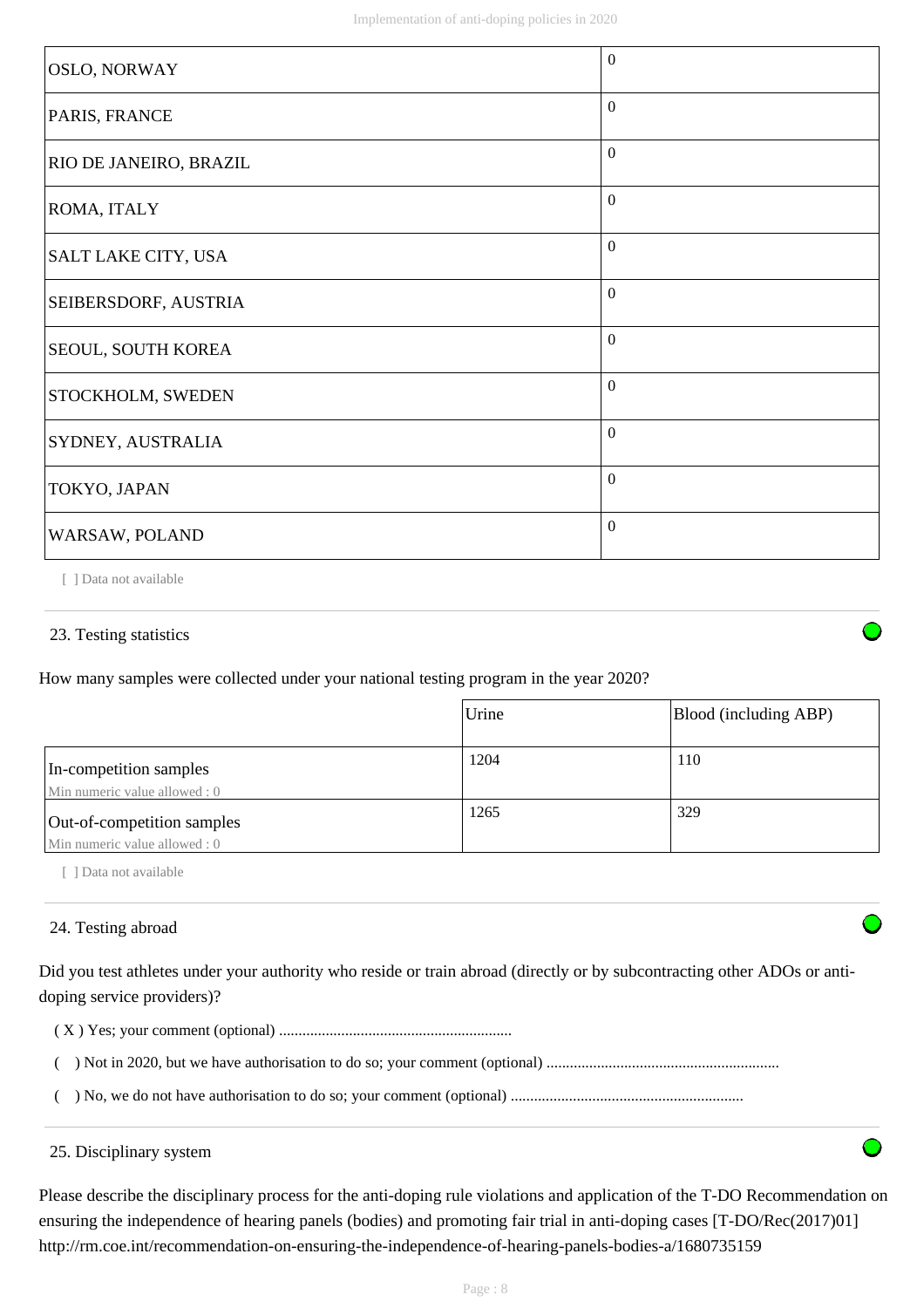| Has your State established<br>centralised panel/body in<br>charge of all hearing<br>proceedings in anti-doping<br>matters (hearing panel)?                                                       | $\overline{\phantom{a}}$                                                                                                                                                                                                           | $\mathbf X$              |                          |
|--------------------------------------------------------------------------------------------------------------------------------------------------------------------------------------------------|------------------------------------------------------------------------------------------------------------------------------------------------------------------------------------------------------------------------------------|--------------------------|--------------------------|
| Is the hearing panel<br>independent, and<br>operationally independent<br>from sport movement (i.a.<br>national federations,<br>National Olympic<br>Committee, National<br>Paralympic Committee)? | X                                                                                                                                                                                                                                  | ÷                        | $\overline{\phantom{a}}$ |
| Is the hearing panel<br>operationally independent<br>from the government?                                                                                                                        | X                                                                                                                                                                                                                                  | ÷                        |                          |
| Is the hearing panel<br>operationally independent<br>from the NADO?                                                                                                                              | $\mathbf X$                                                                                                                                                                                                                        | ÷                        |                          |
| Are you aware of T-<br>DO/Rec(2017)01?                                                                                                                                                           | $\mathbf X$                                                                                                                                                                                                                        | $\overline{\phantom{a}}$ | $\overline{\phantom{a}}$ |
| Is the composition of the<br>hearing panel in line with the<br>requirements outlined in T-<br>DO/Rec(2017)01?                                                                                    | $\mathbf X$                                                                                                                                                                                                                        | -                        |                          |
| Are the rights of access to<br>justice ensured in accordance<br>with T-DO/Rec(2017)01?                                                                                                           | $\mathbf X$                                                                                                                                                                                                                        | $\overline{a}$           |                          |
| Other comments                                                                                                                                                                                   | The project of the new Spanish<br>anti-doping Law is at the<br>moment in its last phase for<br>approval. This Law will<br>establish an specific<br>independent panel in charge of<br>the resolution of sanctioning<br>proceedings. | $\overline{\phantom{a}}$ | $\overline{\phantom{a}}$ |

[ ] Data not available

#### 26. Appeals system

Please describe the process for handling anti-roping rule violations appeals

 Describe, upload documents or add the link to the relevant content The sanctioning decisions of the Spanish Agency for Health Protection in Sport (AEPSAD) may be appealed before the Spanish Administrative Body for disputes in Sport (TAD). The time limit for special appeals on doping matters shall be thirty days from the day following notification of the decision. Natural or legal persons affected by the decision of the AEPSAD shall have the right to appeal to TAD.

TAD is a collegiate body at state level, organically attached to the High Council for Sport, which acts independently of the latter. It is made up of seven independent and irremovable members. In the exercise of their functions, they may not receive any order or instruction from any public authority or any other person.

The decision of TAD may be appealed by the interested parties within two months of the notification of the decision before the contentious-administrative jurisdiction.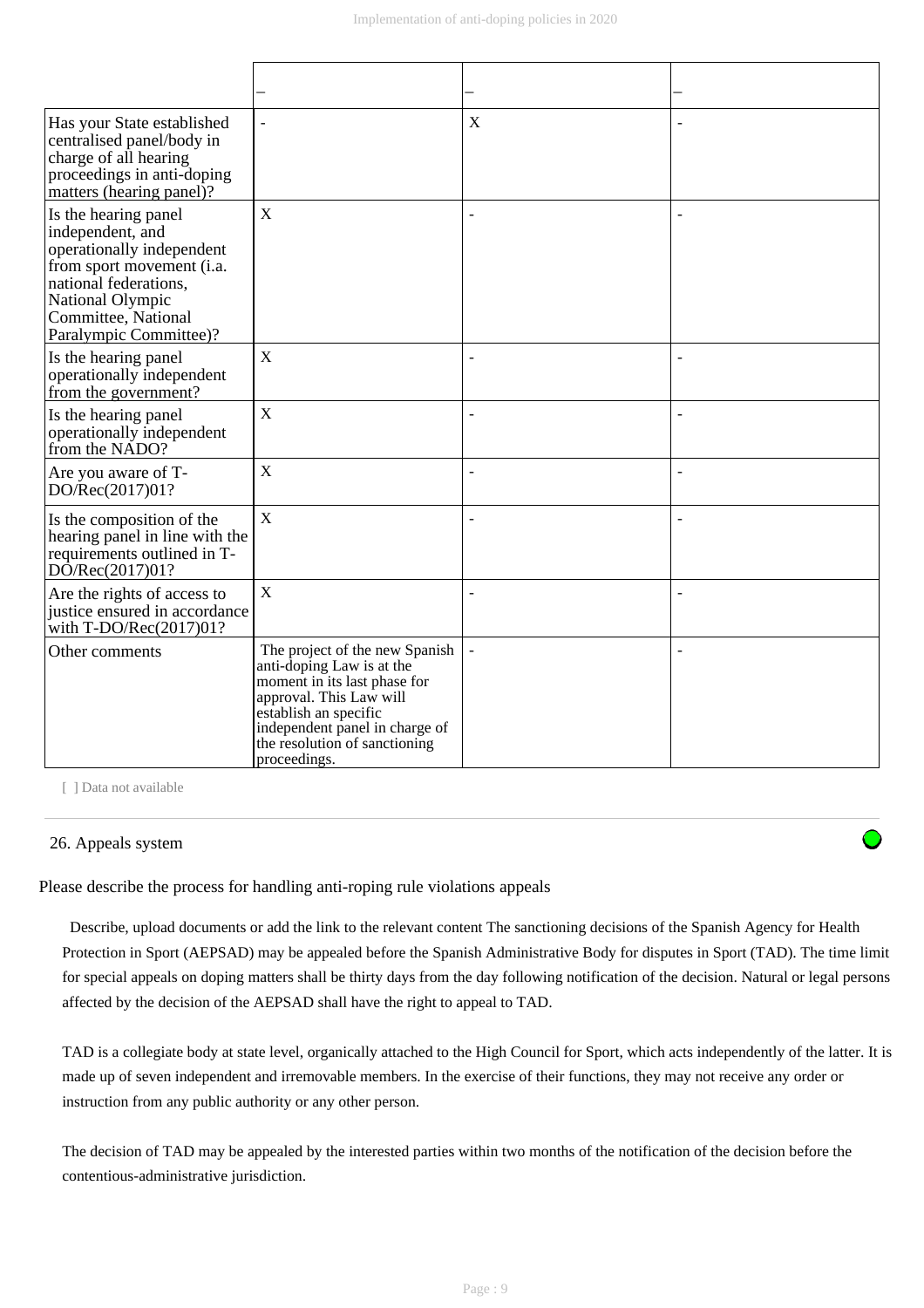## 27. Anti-doping rule violations (ADRV)

How many anti-doping rule violations cases were initiated in 2020 and how many of these initiated cases resulted in the imposition of a sanction?

|                                                                               | Initiated cases  | Cases that resulted in a Cases that resulted in<br>sanction | no sanction    |
|-------------------------------------------------------------------------------|------------------|-------------------------------------------------------------|----------------|
| Presence of a prohibited substance or its                                     | 6                | $\overline{4}$                                              | $\overline{2}$ |
| metabolites or markers in an athlete's sample<br>Min numeric value allowed: 0 |                  |                                                             |                |
| Use or attempted use by an athlete of a                                       | $\overline{0}$   | $\Omega$                                                    | $\Omega$       |
| prohibited substance or a prohibited method<br>Min numeric value allowed: 0   |                  |                                                             |                |
| Evading, refusing or failing to submit to                                     | $\overline{0}$   | $\overline{0}$                                              | $\Omega$       |
| sample collection<br>Min numeric value allowed: 0                             |                  |                                                             |                |
| Whereabouts failures<br>Min numeric value allowed: 0                          | $\theta$         | $\Omega$                                                    | $\theta$       |
| Tampering or attempted tampering with any                                     | $\overline{0}$   | $\mathbf{0}$                                                | $\Omega$       |
| part of doping control<br>Min numeric value allowed: 0                        |                  |                                                             |                |
| Possession of prohibited substances and                                       | $\theta$         | $\overline{0}$                                              | $\Omega$       |
| prohibited methods<br>Min numeric value allowed: 0                            |                  |                                                             |                |
| Trafficking or attempted trafficking in any                                   | $\boldsymbol{0}$ | $\Omega$                                                    | $\Omega$       |
| prohibited substance or prohibited method<br>Min numeric value allowed: 0     |                  |                                                             |                |
| Administration or attempted administration to                                 | $\Omega$         | $\Omega$                                                    | $\Omega$       |
| any athlete of any prohibited method or                                       |                  |                                                             |                |
| prohibited substance                                                          |                  |                                                             |                |
| Min numeric value allowed: 0                                                  | $\overline{0}$   | $\Omega$                                                    | $\Omega$       |
| Complicity                                                                    |                  |                                                             |                |
| Min numeric value allowed: 0                                                  | $\theta$         | $\Omega$                                                    | $\theta$       |
| Prohibited association<br>Min numeric value allowed: 0                        |                  |                                                             |                |

[ ] Data not available

#### 28. Whereabouts failures

#### How many of the following whereabouts failures have you registered in 2020?

## [ 98 ] One missed test or filing failure

## [ 23 ] Any combination of two missed tests and/or filing failures

[ ] Data not available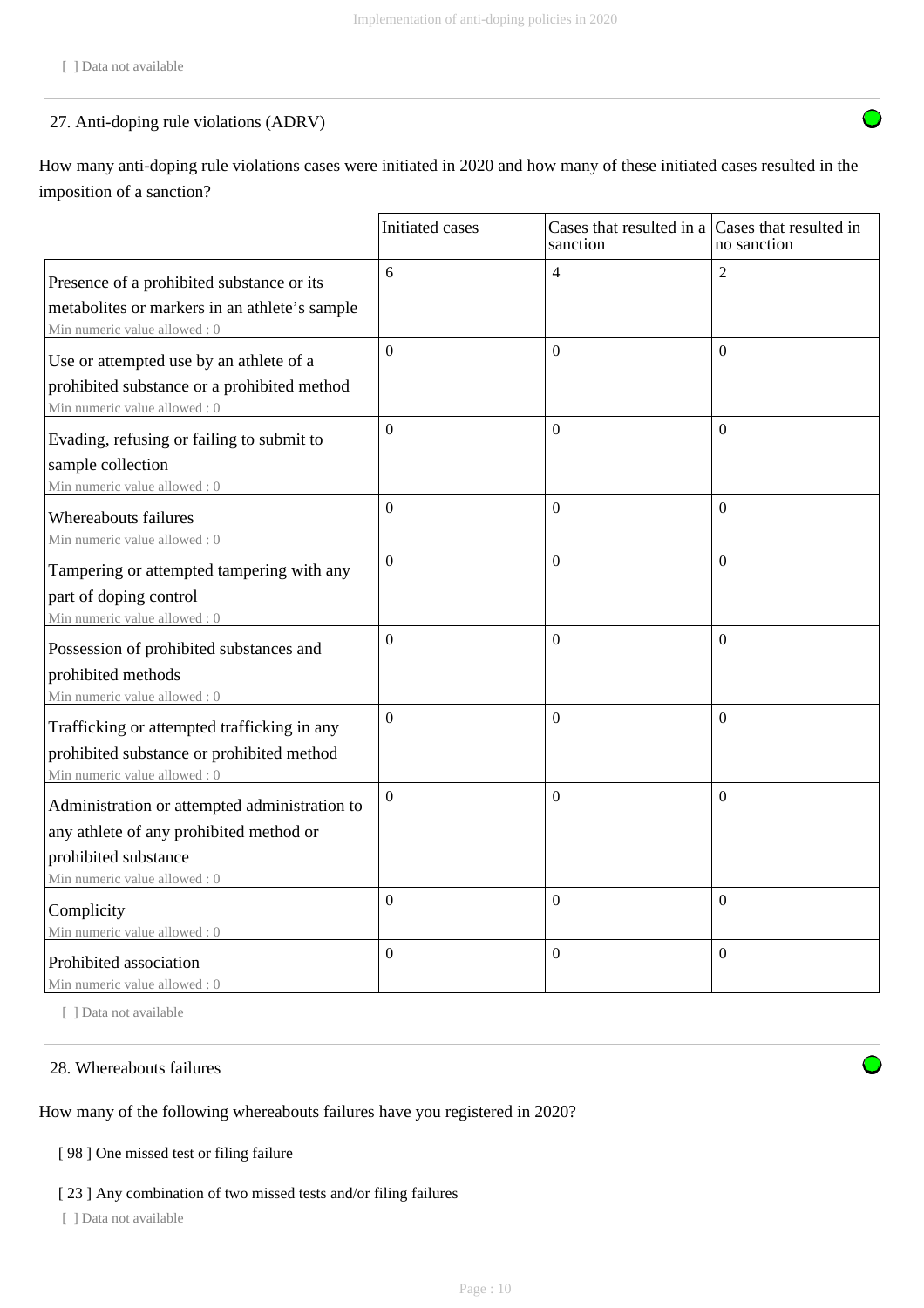#### 29. Co-operation with law enforcement agencies

What measures have been taken to ensure co-operation between NADO and law enforcement agencies in limiting illegal availability of doping substances?

[ ] Law, please specify ............................................................

 [ X ] Agreement, please specify Collaboration agreement between the Spanish Agency for Health Protection in Sports and Spanish Agency for Medicines and Medical Devices, Spanish Agency for Food Safety and Nutrition, Ministry of Regional Policy and Civil Service, Ministry of Justice, National Police, Civil Guard and Customs.

[ ] Ad hoc activities, please specify ............................................................

- [ ] Other, please specify ............................................................
- [ ] None; your comment (optional) ............................................................

30. Sanctions for doping trafficking

Are there specific penalties or sanctions for illegal circulation of doping substances, in addition to those regulating the movement of medicines and narcotics?

[ X ] Criminal penalties, please specify Penal Code

- [ ] Financial penalties, please specify ............................................................
- [ ] Administrative or civil sanctions, please specify ............................................................
- [ ] Professional disciplinary actions, please specify ............................................................
- [ ] None of above, please explain ............................................................
- [ ] Not available; your comment (optional) ............................................................

31. Statistics on doping trafficking

Do law enforcement agencies share data on the seizure of doping substances with the NADO?

 ( X ) Yes, please specify how many seizures have been reported in 2020Approximate number of seizures made by Guardia Civil, National Police and Customs: 706. This number includes seizures of doping substances, such as anabolic agents, steroids and androgens; diuretics; hormones, insulins and hormone antagonists and modulators; and stimulants generally used in sports competitions. That is, substances that were presumably intended for the purpose of sports doping. However, if we include drugs, narcotics and psychotropic stimulants, such as cocaine, amphetamines, cannabinoids and opiates, which are also included in the WADA Prohibited List, we would be talking about a total of 262321 seizures in 2020. The data are numbers of seizures or interventions, and do not refer to the quantity of substances.

- ( ) No. Your comment (optional) ............................................................
- ( ) Other, please specify ............................................................

#### 32. Whistleblowers

Is your NADO implementing a whistleblower policy/programme?

( X ) Yes; any commentContra el Dopaje, COLABORA

( ) No, but a preparatory process is in progress to develop a whistleblower policy/programme; any comment

............................................................

( ) No; any comment ............................................................

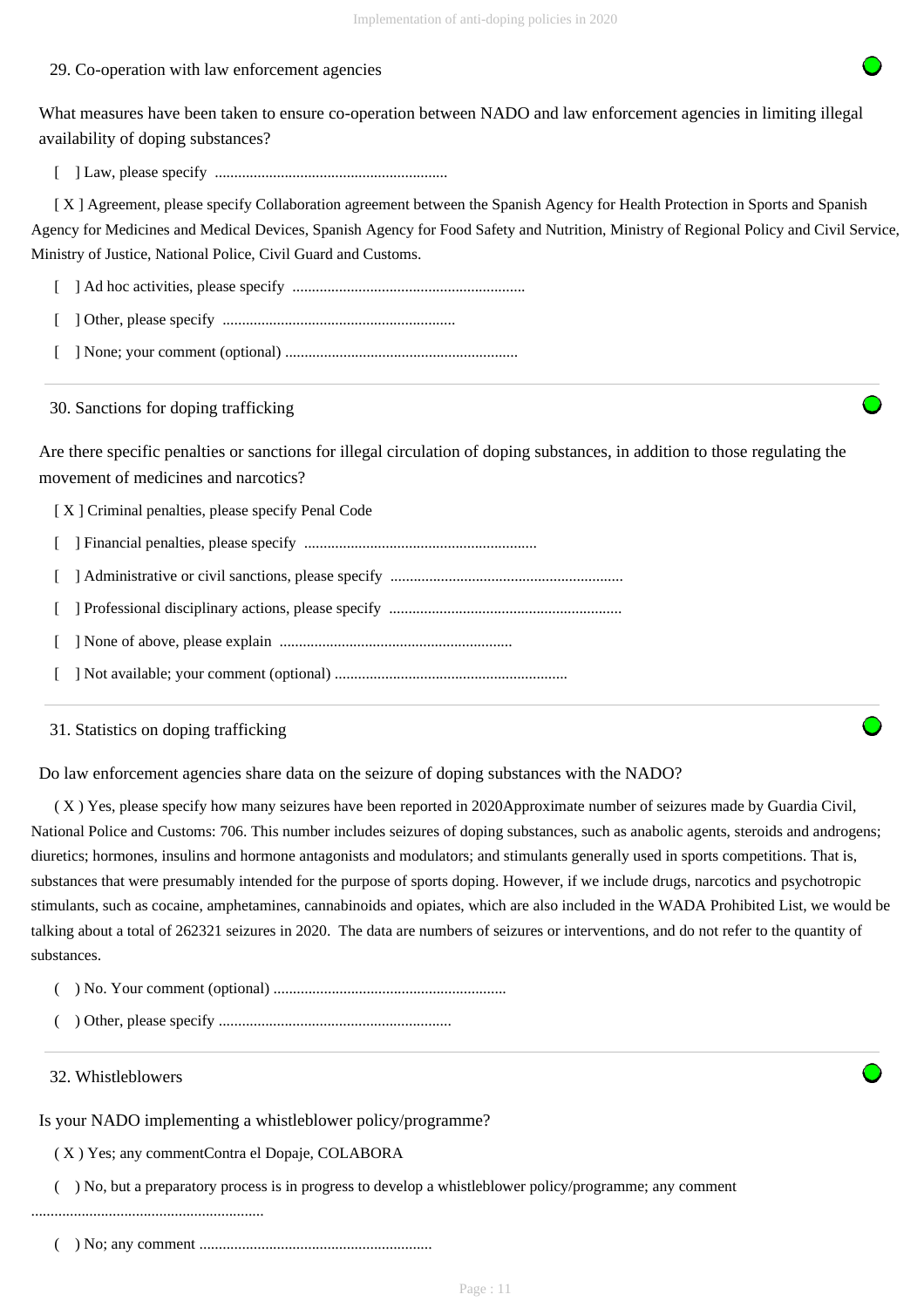| Attachments<br>Contra el Dopaje, COLABORA : http://denunciasweb.aepsad.gob.es)                                   |
|------------------------------------------------------------------------------------------------------------------|
| 33. Legal background for Whistleblower policy                                                                    |
| If your NADO implements a Whistleblower policy/programme, please describe the legal framework for this programme |
| [X] National legislation                                                                                         |
| ] NADO Rules                                                                                                     |
| ] Direct application of WADA Whistleblowing programme/policy and procedure for reporting misconduct              |
| ] Direct application of the rules of one or more international sports organisations, if yes, please list them    |
|                                                                                                                  |
| ] Not applicable                                                                                                 |
| 34. Organisation of anti-doping education                                                                        |
| Which organisations are involved in implementing anti-doping education programs?                                 |
| [X] National anti-doping organisation                                                                            |
| [X] Ministry responsible for sport                                                                               |
| ] Ministry responsible for education                                                                             |
| ] Ministry responsible for health                                                                                |
|                                                                                                                  |
| [X] National sport federations                                                                                   |
| [X] Regional/municipal sport organisations                                                                       |
| [X] Universities                                                                                                 |
| [ ] Schools                                                                                                      |
| [X] Sport clubs                                                                                                  |
|                                                                                                                  |
| 35. Anti-doping education themes                                                                                 |

What types of anti-doping message are provided for different target groups?

|                                                     | elite<br>athletes | voung<br>athletes | recreatio sports<br>nal<br>athletes | officials | coaches | medical<br>personne pupils | school | media | general<br>public | other |
|-----------------------------------------------------|-------------------|-------------------|-------------------------------------|-----------|---------|----------------------------|--------|-------|-------------------|-------|
| National and<br>International anti-<br>doping rules | [X]               | $X$ ]             | $\lceil$ X $\rceil$                 | [X]       | [X]     | $\lceil$ X ]               | X      |       | $\lceil$ X ]      |       |
| Harm of doping to<br>the spirit of sport            | [X]               | [X]               | [X]                                 | [X]       | [X]     | [X]                        | [X]    |       | [X]               |       |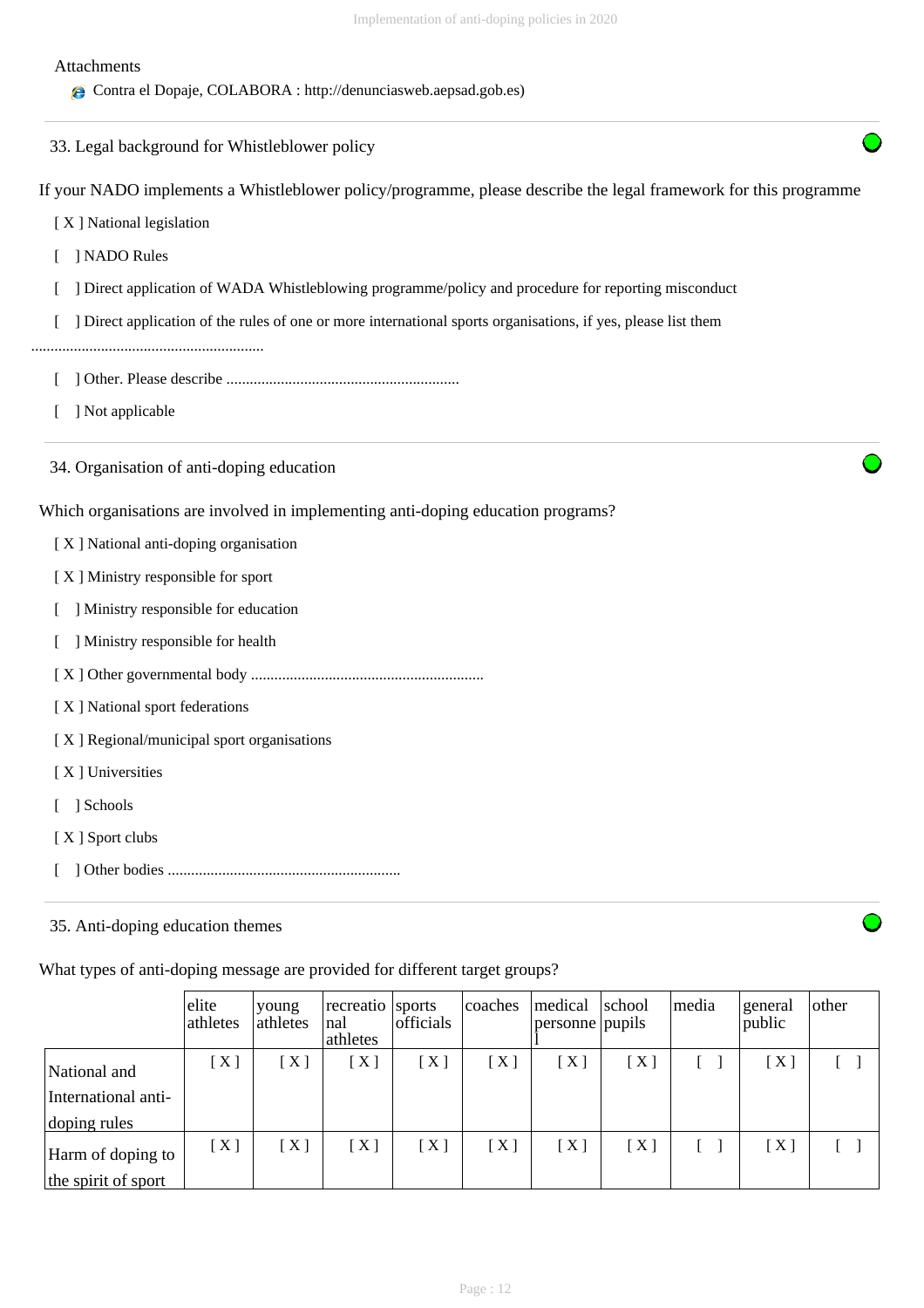| Athletes and         | [X] | [X] | [X] | [X] | [X] | [X] | [X]                               | $\begin{bmatrix} 1 \end{bmatrix}$ | [X] | $\begin{bmatrix} 1 \end{bmatrix}$ |
|----------------------|-----|-----|-----|-----|-----|-----|-----------------------------------|-----------------------------------|-----|-----------------------------------|
| athlete support      |     |     |     |     |     |     |                                   |                                   |     |                                   |
| personnel's rights   |     |     |     |     |     |     |                                   |                                   |     |                                   |
| and responsibilities |     |     |     |     |     |     |                                   |                                   |     |                                   |
| Consequences of      | [X] | [X] | [X] | [X] | [X] | [X] | [X]                               |                                   | [X] | $\begin{bmatrix} 1 \end{bmatrix}$ |
| doping, including    |     |     |     |     |     |     |                                   |                                   |     |                                   |
| sanctions, health    |     |     |     |     |     |     |                                   |                                   |     |                                   |
| and social           |     |     |     |     |     |     |                                   |                                   |     |                                   |
| consequences         |     |     |     |     |     |     |                                   |                                   |     |                                   |
| Substances and       | [X] | [X] | [X] | [X] | [X] | [X] | [X]                               | $\begin{bmatrix} 1 \end{bmatrix}$ | [X] | $\begin{bmatrix} 1 \end{bmatrix}$ |
| methods on the       |     |     |     |     |     |     |                                   |                                   |     |                                   |
| Prohibited List      |     |     |     |     |     |     |                                   |                                   |     |                                   |
| Doping control       | [X] | [X] | [X] | [X] | [X] | [X] | $[\ ]$                            | $\Gamma$<br>$\Box$                | [X] | $\begin{bmatrix} 1 \end{bmatrix}$ |
| procedures           |     |     |     |     |     |     |                                   |                                   |     |                                   |
| Therapeutic use      | [X] | [X] | [X] | [X] | [X] | [X] | $\begin{bmatrix} 1 \end{bmatrix}$ | $\begin{bmatrix} 1 \end{bmatrix}$ | [X] | $\begin{bmatrix} 1 \end{bmatrix}$ |
| exemptions           |     |     |     |     |     |     |                                   |                                   |     |                                   |
| (TUEs)               |     |     |     |     |     |     |                                   |                                   |     |                                   |
| Applicable           | [X] | [X] | [X] | [X] | [X] | [X] | $\begin{bmatrix} 1 \end{bmatrix}$ | $\begin{bmatrix} 1 \end{bmatrix}$ | [X] | $[\quad]$                         |
| whereabouts          |     |     |     |     |     |     |                                   |                                   |     |                                   |
| requirements         |     |     |     |     |     |     |                                   |                                   |     |                                   |

## 36. Nutritional supplements

What measures have been taken to address the problems related to nutritional supplements in sport?

- [ ] Restrict availability
- [ ] Control of production
- [ ] Provide quality assurance
- [ ] Comprehensive labelling
- [ ] Limit advertising and promotion
- [ X ] Educational and informational measures
- [ ] Other, please specify: ............................................................

## 37. Anti-doping research

Has any anti-doping research been undertaken or supported?

- ( X ) Yes; your comment (optional) ............................................................
- ( ) Yes, to a limited extent; your comment (optional) ............................................................
- ( ) No; your comment (optional) ............................................................

38. Areas of anti-doping research

What are the areas of anti-doping research?

[X ] Doping prevention